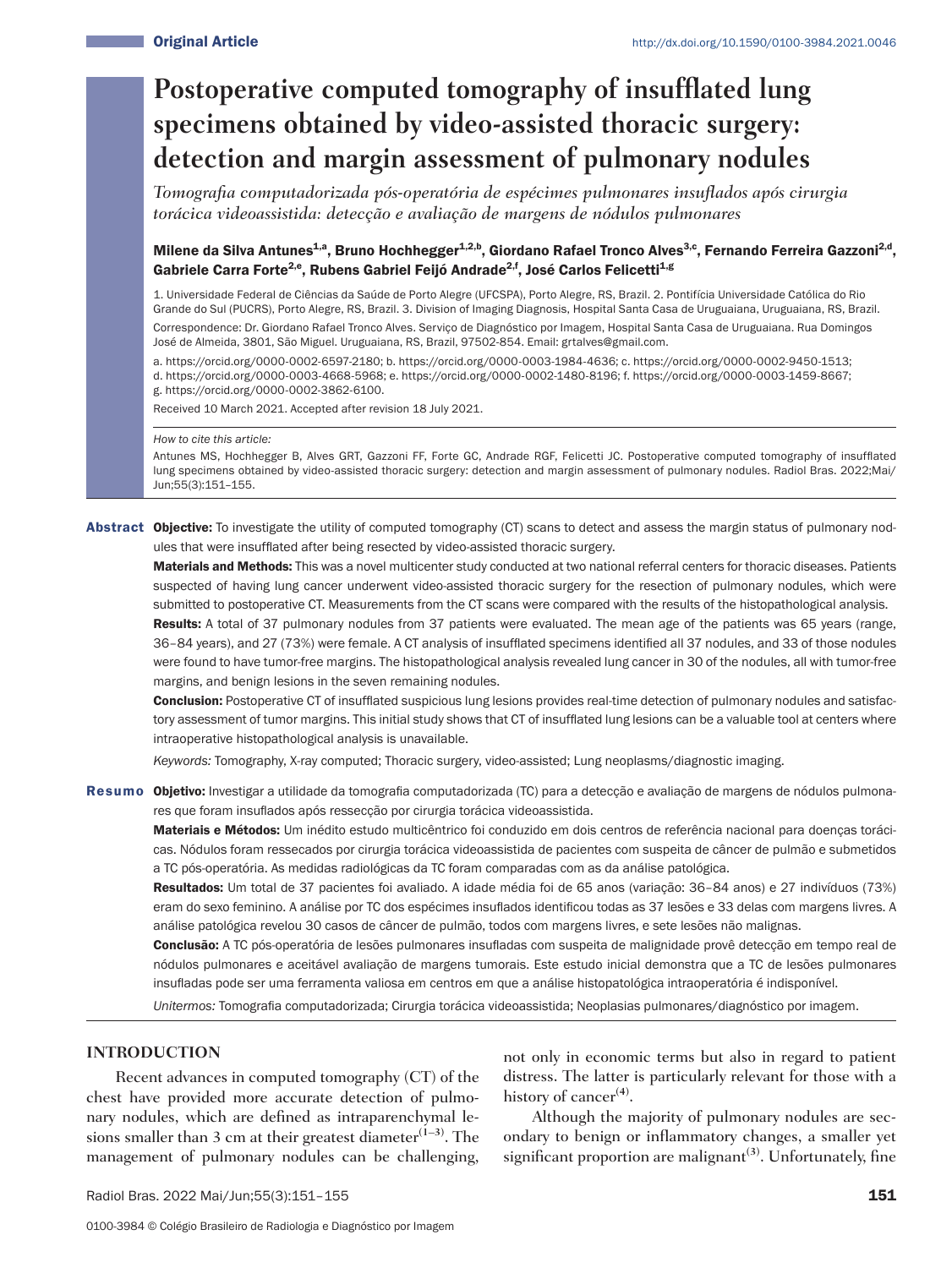needle aspiration biopsy has demonstrated poor performance for the diagnosis of such lesions**(5)**. More recently, video-assisted thoracic surgery (VATS) has been shown to be relatively free of the sampling errors associated with fine needle aspiration biopsy and has therefore been widely used in order to identify and treat pulmonary nodules**(1,6)**. Consequently, VATS is currently considered the gold-standard, because it is a cost-effective technique that can achieve results similar to those of open thoracotomy, with fewer complications**(7,8)**. However, in a previous study of 92 consecutive patients undergoing VATS**(9)**, conversion to open thoracotomy was necessary in 50 (54.3%). In that study, the most common reason for conversion to open thoracotomy was failure to locate the nodules. The authors conducted univariate and multivariate analyses of the 11 variables examined. They found that if the distance from the pleural surface to the nodule edge was greater than 5 mm, the probability of failure to detect a nodule was 63%**(9)**.

Data regarding nodule resection and tumor-free margins are crucial for determining therapeutic and followup interventions**(10)**. During histopathological examination, however, lung deflation and formalin use can lead to shrinkage effects, which present difficulties for pathologists in differentiating collapsed healthy lungs from small foci of carcinomas**(11)**. Consequently, some authors have proposed an inflation technique to preserve specimen morphology**(12,13)**.

The aim of the present study was to investigate the utility of CT scans for real-time detection of pulmonary lesions and for the assessment of tumor-free margins in insufflated pulmonary nodule specimens obtained by VATS resection.

# **MATERIALS AND METHODS**

#### **Study design**

This was a multicenter study conducted at two national referral centers for thoracic diseases between June 2019 and October 2020. This study followed the recommendations of the Declaration of Helsinki, and the study protocol was approved by the local research ethics committee. All of the researchers signed a confidentiality agreement to ensure the anonymity of the data obtained.

VATS-resected nodules were prospectively included from patients who were suspected of having lung cancer. Patients who had previously undergone lung surgery were excluded, as were those receiving chemotherapy or radiotherapy. After applying an inflation technique to the nodule samples and obtaining CT scans, we compared the radiological measurements with those obtained from histopathology.

The following variables were extracted from the final histopathology report for each sample: patient age; patient sex; and histologic characteristics of the tumor (e.g., size, location, and tumor-free margins).

# **VATS**

Prior to surgery, nodules were marked with methylene blue tattooing**(6,7)**. In brief, the dye was injected immediately adjacent to the nodule and along the needle tract up to the pleural surface as the needle was retracted, thereby enabling thoracoscopic guidance. The VATS was performed by creating three ports and using endovascular gastrointestinal anastomosis staplers: Endopath (Ethicon Endo-Surgery, Cincinnati, OH, USA) or Endo GIA (AutoSuture, Norwalk, CT, USA). Each surgical specimen was extracted with a specimen retrieval system (EndoBag; AutoSuture). Each collected specimen was subsequently injected with 10 L/min  $O_2$  from an 18-gauge needle through a segmental bronchus until the specimen was visually insufflated. The CT study and corresponding analysis were completed within 30 min after pulmonary resection and prior to formalin fixation.

# **CT scans**

The CT scans were acquired in one of two commercially available multidetector (64-slice) scanners: Somatom Sensation 64 (Siemens Medical Systems, Forchheim, Germany); or LightSpeed VCT (GE Healthcare, Milwaukee, WI, USA). The parameters used included the following: collimation, 1 mm; rotation time, 0.33 s; pitch, 1.3; dose, 120 kV and 200 mAs. All of the CT images were reconstructed with 1-mm axial slices. The use of automatic exposure control and soft tissue (standard) kernel was allowed. A data matrix of  $512 \times 512$  pixels was used. The scanners were calibrated periodically according to the manufacturers' recommendations. Images were evaluated by two thoracic radiologists, each with more than 10 years of experience, and disagreements were resolved by consensus. Compromised margins were defined as those for which the arch distance-to-maximum tumor diameter ratio was greater than 0.9**(14)**.

# **Histopathological analysis**

Two pathologists, each with more than five years of experience in thoracic diseases, assessed the resected lesions. Specimens were analyzed according to the recommended criteria for examining specimens from patients with primary non-small cell carcinoma, small cell carcinoma, or carcinoid tumor of the lung**(15)**. Tumor-free margins were defined by the presence of uninvolved tissue surrounding a nodule. Margin distance was not recorded, given that previous studies have suggested that this parameter does not influence recurrence or survival<sup>(16)</sup>.

# **Statistical analysis**

Excel software (Microsoft Corp., Redmond, WA, USA) was used for data tabulation and descriptive analyses. Continuous variables are expressed as means, medians, ranges, and standard deviations, whereas categorical variables are expressed as absolute and relative frequencies.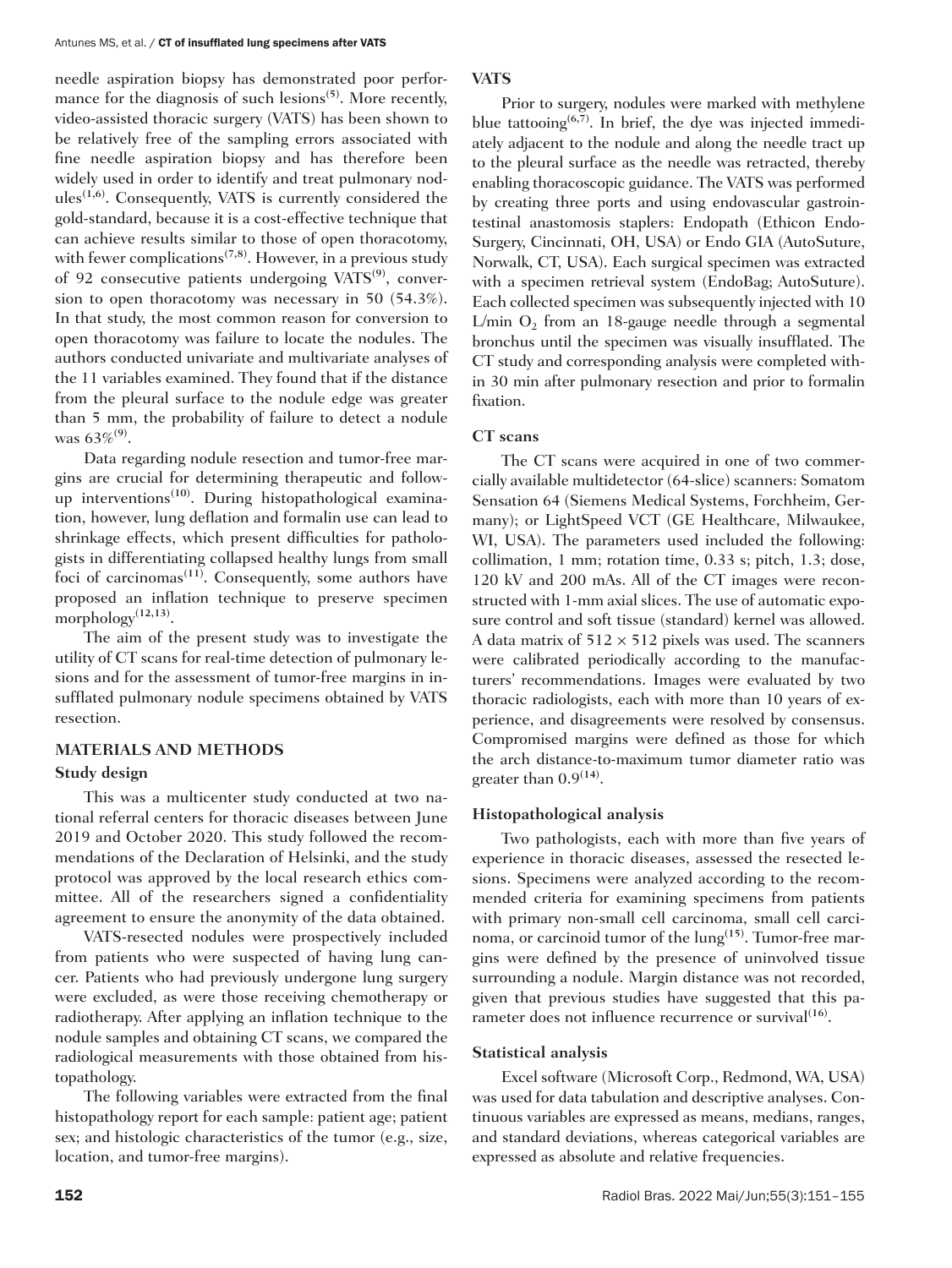#### **RESULTS**

Thirty-seven patients with pulmonary nodules were examined. The mean age was 65 years (range, 36–84 years), and 27 (73%) of the patients were female. The mean pulmonary nodule diameter was 1.3 cm (range, 0.6–2.0 cm). Of the 37 nodules evaluated, 17 (46.0%) were located in the right upper lobe, nine (24.3%) were located in the right lower lobe, eight (21.6%) were located in the left upper lobe, and three (8.1%) were located in the left lower lobe. Table 1 summarizes those findings.

| Characteristic                 | $(N = 37)$     |  |  |
|--------------------------------|----------------|--|--|
| Age (years), mean (range)      | 65 (36-84)     |  |  |
| Sex, n (%)                     |                |  |  |
| Male                           | 10 (27.0)      |  |  |
| Female                         | 27 (73.0)      |  |  |
| Nodule size (cm), mean (range) | $1.3(0.6-2.0)$ |  |  |
| Nodule location, n (%)         |                |  |  |
| Right upper lobe               | 17 (46.0)      |  |  |
| Right lower lobe               | 9(24.3)        |  |  |
| Left upper lobe                | 8(21.6)        |  |  |
| Left lower lobe                | 3(8.1)         |  |  |

The CT analysis of the insufflated specimens identified all 37 pulmonary lesions, 33 of which were found to have tumor-free margins. Histopathological analysis of the same specimens showed that 30 were malignant nodules, all of which had been resected with tumor-free margins. The remaining seven lesions were classified as benign (Table 2).

The correlation between CT and the histopathology was very good (Figure 1). Among the four nodules classified as having compromised margins on CT, the histopathology showed tumor-free margins (Figure 2) in two, Table 2-Comparison between benign and malignant nodules in terms of patient demographic data, CT findings, and nodule size.

|                                     | Histopathological classification |                         |         |
|-------------------------------------|----------------------------------|-------------------------|---------|
| Variable                            | Benign<br>$(n = 7)$              | Malignant<br>$(n = 30)$ | P-value |
| Sex, n (%)                          |                                  |                         |         |
| Female                              | 4 (57.1)                         | 23 (76.7)               |         |
| Male                                | 3(42.9)                          | 7(23.3)                 | 0.273   |
| Age (years), mean $\pm$ SD          | $66.7 + 5.2$                     | $64.4 + 11.2$           | 0.197   |
| CT classification of margins, n (%) |                                  |                         |         |
| Tumor-free                          | 5(71.4)                          | 28 (93.3)               | 0.388   |
| Compromised                         | 2(28.6)                          | 2(6.7)                  |         |
| Nodule size (cm), median (IQR)      | $1(0.7-2.0)$                     | $0.9(0.6-1.9)$          | 0.937   |

IQR, interquartile range.

a focal area of subpleural fibrosis in one, and an area of chronic nonspecific granulomatous inflammation in one. All of the treatments administered in our sample were determined on the basis of the histopathology results.

#### **DISCUSSION**

Recent studies conducted in Brazil have highlighted the importance of imaging examinations, especially CT, to improving the diagnosis of pulmonary diseases**(17–21)**. To our knowledge, this is the first study to investigate insufflated specimens by postoperative CT to identify nodules and predict tumor-free margins, with subsequent histopathology correlation. Since its development in the early 1990s, VATS has become a state-of-the-art method for accurately resecting pulmonary nodules. The use of this procedure has reduced the duration of hospital stays, patient discomfort, and overall costs in comparison with open thoracotomy**(7)**. The use of VATS in combination with methylene blue tattooing made it possible to localize small nodules, even those that were not palpable.



Figure 1. A: Axial CT scan of a 58-year-old female patient, showing a solid pulmonary nodule in the right upper lobe. B: A corresponding CT scan of the insufflated specimen obtained by VATS segmentectomy detected the nodule and demonstrated tumor-free margins. The histopathological analysis confirmed the tumor-free margins.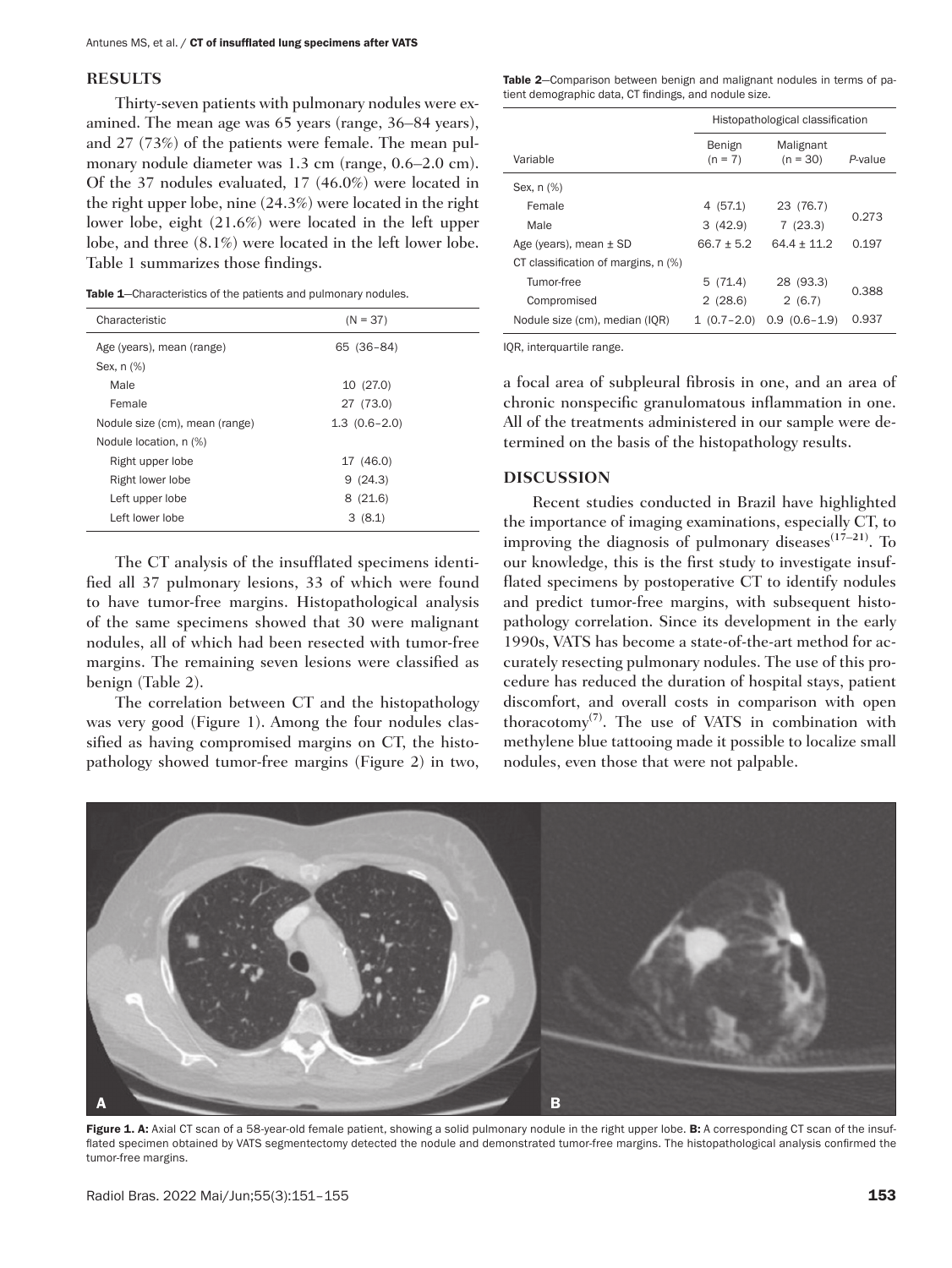

Figure 2. A: Axial CT scan of a 41-year-old male patient revealed a subsolid pulmonary nodule in the right upper lobe. B: CT scan of the corresponding insufflated specimen, suggesting that the margins were compromised. However, the histopathological analysis confirmed tumor-free margins.

Overall, we observed a strong association between postoperative CT of the insufflated lesions and histopathology, with only two discrepant reports in the malignant group. Those two reports were related to two cases of lepidic-growth carcinomas, which may undergo shrinkage of their lepidic component upon histopathology examination, as previously described by Isaka et al.**(12)**. We anticipate that the positive predictive value of this technique for tumor-free margins will make it useful as a rapid and accurate assessment of margins in clinical practice.

Granulomatous diseases are known pose challenges during the workup of suspected lung cancer cases<sup> $(3,9)$ </sup>. In the present study, a relatively high proportion of the specimens (19%) were benign, those specimens including nodules found to present various fibrotic changes, alveolar proteinosis, and lymphocytic pneumonia. That finding may be due to the geographic region, which is endemic for granulomatous diseases**(22)**.

Our study has some limitations. First, due to the novel character of the study, the patient sample was small. Second, specific parameters were not stipulated for specimen insufflation, because lesions can vary in volume, and that could limit the replicability. Third, the adoption of other CT criteria**(23)**, such as contact with the pleural surface greater than 3 cm, pleural thickening, and an obtuse angle between the nodule and pleural surface, could have yielded small differences between the imaging and histopathological analyses.

In conclusion, postoperative CT of insufflated specimens detected all pulmonary lesions and exhibited a strong overall correlation with histopathology. This initial study indicates that CT can identify pulmonary nodules and assess tumor-free margins, demonstrating its potential applicability in real-time, intraoperative settings.

#### **REFERENCES**

- 1. Chen W, Chen L, Yang S, et al. A novel technique for localization of small pulmonary nodules. Chest. 2007;131:1526–31.
- 2. Shentu Y, Zhang L, Gu H, et al. A new technique combining virtual simulation and methylene blue staining for the localization of small peripheral pulmonary lesions. BMC Cancer. 2014;14:79.
- 3. Revel MP, Bissery A, Bienvenu M, et al. Are two-dimensional CT measurements of small noncalcified pulmonary nodules reliable? Radiology. 2004;231:453–8.
- 4. Wang YZ, Boudreaux JP, Dowling A, et al. Percutaneous localisation of pulmonary nodules prior to video-assisted thoracoscopic surgery using methylene blue and TC-99. Eur J Cardiothorac Surg. 2010;37:237–8.
- 5. Pittet O, Christodoulou M, Pezzetta E, et al. Video-assisted thoracoscopic resection of a small pulmonary nodule after computed tomography-guided localization with a hook-wire system: Experience in 45 consecutive patients. World J Surg. 2007;31:575–8.
- 6. Willekes L, Boutros C, Goldfarb MA. VATS intraoperative tattooing to facilitate solitary pulmonary nodule resection. J Cardiothorac Surg. 2008;3:13.
- 7. Stephenson JA, Mahfouz A, Rathinam S, et al. A simple and safe technique for CT guided lung nodule marking prior to video assisted thoracoscopic surgical resection revisited. Lung Cancer Int. 2015;2015:235720.
- 8. Zhang Z, Liao Y, Ai B, et al. Methylene blue staining: a new technique for identifying intersegmental planes in anatomic segmentectomy. Ann Thorac Surg. 2015;99:238–42.
- 9. Suzuki K, Nagai K, Yoshida J, et al. Video-assisted thoracoscopic surgery for small indeterminate pulmonary nodules: indications for preoperative marking. Chest. 1999;115:563–8.
- 10. Larici AR, Farchione A, Franchi P, et al. Lung nodules: size still matters. Eur Respir Rev. 2017;26:170025.
- 11. Travis WD, Brambilla E, Noguchi M, et al. Diagnosis of lung adenocarcinoma in resected specimens: implications of the 2011 International Association for the Study of Lung Cancer/American Thoracic Society/European Respiratory Society classification. Arch Pathol Lab Med. 2013;137:685–705.
- 12. Isaka T, Yokose T, Ito H, et al. Comparison between CT tumor size and pathological tumor size in frozen section examinations of lung adenocarcinoma. Lung Cancer. 2014;85:40–6.